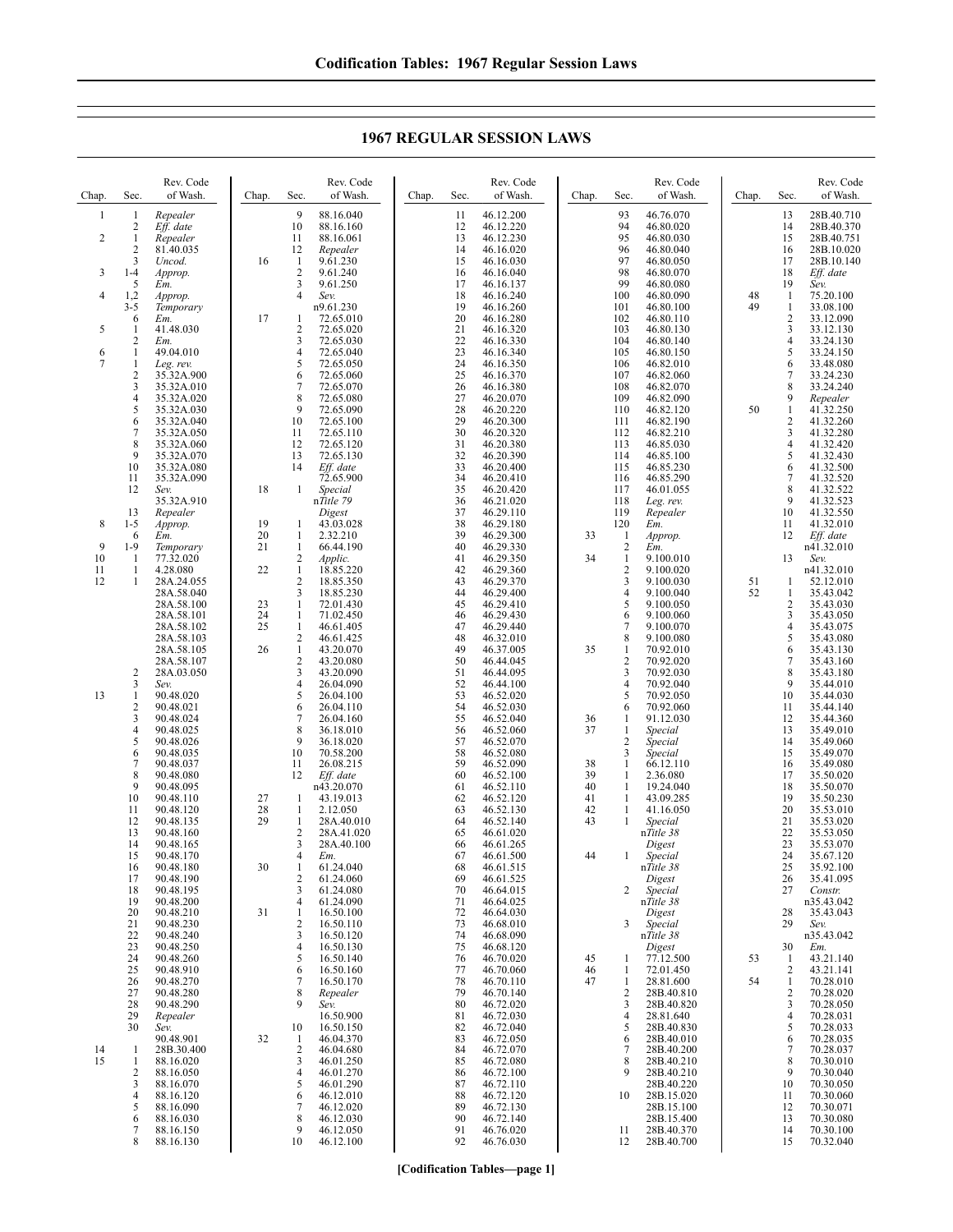| Chap.    | Sec.                           | Rev. Code<br>of Wash.                           | Chap.    | Sec.                 | Rev. Code<br>of Wash.                            | Chap.     | Sec.                                                | Rev. Code<br>of Wash.                            | Chap.      | Sec.                           | Rev. Code<br>of Wash.                           | Chap.      | Sec.             | Rev. Code<br>of Wash.                            |
|----------|--------------------------------|-------------------------------------------------|----------|----------------------|--------------------------------------------------|-----------|-----------------------------------------------------|--------------------------------------------------|------------|--------------------------------|-------------------------------------------------|------------|------------------|--------------------------------------------------|
|          | 16<br>17<br>18<br>19           | 70.32.050<br>70.32.060<br>70.32.080<br>Repealer | 73       | 33<br>-1<br>2        | 36.94.920<br>36.94.900<br>35.14.010<br>35.14.020 | 88<br>89  | $\mathbf{1}$<br>$\overline{2}$<br>3<br>$\mathbf{1}$ | 19.28.070<br>19.28.120<br>19.28.210<br>73.04.120 | 108        | 4<br>5<br>6<br>1               | 39.36.020<br>39.44.070<br>Repealer<br>47.04.082 |            | 2<br>3<br>4<br>5 | 35.96.010<br>35.96.020<br>35.96.030<br>35.96.040 |
|          | 20                             | Sev.                                            |          | 3<br>4               | 35.14.030<br>35.14.040                           | 90<br>91  | $\mathbf{1}$<br>1                                   | 9.47.150<br>10.31.060                            |            | 2<br>3                         | 47.04.083<br>47.08.070                          |            | 6<br>7           | 35.96.050<br>35.96.060                           |
| 55       | -1                             | n70.28.010<br>66.24.490                         |          | 5                    | 35.14.050                                        |           | $\overline{2}$                                      | 10.34.030                                        |            | 4                              | 47.12.010                                       |            | 8                | 35.96.070                                        |
| 56       | 2<br>$\mathbf{1}$              | Em.<br>53.29.010                                |          | 6                    | 35.14.060<br>35.13.015                           | 92<br>93  | -1<br>1                                             | 2.36.060<br>13.04.250                            |            | 5<br>6                         | 47.12.250<br>47.28.140                          |            | 9                | Sev.<br>35.96.900                                |
|          | 2<br>3                         | 53.29.020<br>53.29.030                          |          | 8<br>9               | 35.13.020<br>35.13.030                           | 94        | 1                                                   | Special<br>nTitle 79                             |            | 7<br>8                         | 47.44.010<br>47.44.040                          | 120        | 10<br>-1         | 35.96.080<br>43.51.650                           |
|          | 4<br>5                         | 53.29.900<br>Sev.                               |          | 10<br>11             | 35.13.080<br>35.13.090                           |           | 2                                                   | Digest<br>Special                                |            | 9<br>10                        | 47.48.010<br>47.52.010                          |            | 2<br>3           | 43.51.655<br>43.51.660                           |
| 57       | 1                              | 53.29.910<br>19.56.020                          |          | 12<br>13             | 35.13.100<br>35.13.110                           |           |                                                     | nTitle 79<br>Digest                              |            | 11<br>12                       | 47.52.090<br>47.56.256                          |            | 4<br>5           | 43.51.665<br>43.51.670                           |
| 58<br>59 | -1<br>$\mathbf{1}$             | 72.01.210<br>74.16.181                          |          | 14<br>15             | 35.10.210<br>35.10.220                           | 95        | 1<br>2                                              | Special<br>Special                               |            | 13<br>14                       | 47.04.081<br>Sev.                               |            | 6<br>7           | 43.51.675<br>43.51.680                           |
|          | 2<br>3                         | 74.16.183<br>Repealer                           |          | 16<br>17             | 35.10.230<br>35.10.240                           | 96        | 3<br>$\mathbf{1}$                                   | Special<br>29.27.072                             | 109        | $\mathbf{1}$                   | 47.98.044<br>36.89.010                          |            | 8<br>9           | 43.51.685<br>43.51.690                           |
| 60       | $\mathbf{1}$                   | 72.68.040                                       |          | 18                   | 35.10.260                                        |           | $\overline{2}$                                      | 29.27.074                                        |            | $\overline{2}$                 | 36.89.020                                       |            | 10               | Repealer                                         |
|          | $\overline{c}$<br>3            | 72.68.050<br>72.68.060                          |          | 19<br>20             | 35.10.270<br>35.10.280                           | 97        | 3<br>$\mathbf{1}$                                   | 29.27.076<br>36.32.250                           |            | 3<br>4                         | 36.89.030<br>36.89.040                          |            | 11               | n43.51.650<br>43.51.695                          |
| 61       | $\overline{4}$<br>1            | 72.68.070<br>46.29.200                          | 74       | 21<br>-1             | 35.10.290<br>43.63A.010                          | 98        | $\mathbf{1}$<br>$\overline{c}$                      | 65.04.030<br>65.04.040                           |            | 5<br>6                         | 36.89.050<br>36.89.060                          |            | 12<br>13         | 43.51.700<br>43.51.705                           |
| 62       | $\mathbf{1}$<br>2              | 77.12.450<br>77.12.460                          |          | $\overline{2}$<br>3  | 43.63A.020<br>43.63A.030                         | 99<br>100 | $\mathbf{1}$<br>$\mathbf{1}$                        | 70.74.020<br>35.17.108                           |            | 7                              | Sev.<br>36.89.910                               |            | 14<br>15         | Leg. rev.<br>Em.                                 |
|          | 3<br>4                         | 77.12.470<br>77.12.480                          |          | 4<br>5               | 43.63A.040<br>43.63A.050                         | 101       | $\overline{2}$<br>$\mathbf{1}$                      | Repealer<br>53.18.010                            |            | 8<br>9                         | 36.89.070<br>$Eff.$ date                        | 121        | -1<br>2          | 82.44.110<br>82.44.120                           |
| 63       | 5<br>$\mathbf{1}$              | 77.12.490<br>36.69.010                          |          | 6<br>7               | 43.63A.060<br>43.63A.070                         |           | $\overline{2}$<br>3                                 | 53.18.020<br>53.18.030                           | 110        | -1                             | 36.89.900<br>35.59.010                          |            | 3<br>4           | 82.44.140<br>82.44.010                           |
|          | $\overline{c}$<br>3            | 36.69.020<br>36.69.030                          |          | 8<br>9               | 43.63A.080<br>43.63A.090                         |           | $\overline{4}$<br>5                                 | 53.18.040<br>53.18.050                           |            | 2<br>3                         | 35.59.020<br>35.59.030                          | 122        | 1<br>2           | 10.82.070                                        |
|          | 4                              | 36.69.130                                       |          | 10                   | 43.63A.100                                       |           | 6                                                   | 53.18.060                                        |            | 4                              | 35.59.040                                       | 123        | $\mathbf{1}$     | Eff. date<br>35.79.030                           |
|          | 5<br>6                         | 36.69.140<br>36.69.190                          |          | 11<br>12             | 43.63A.110<br>43.63A.120                         | 102       | 1,2<br>3                                            | Temporary<br>Em.                                 |            | 5<br>6                         | 35.59.050<br>35.59.060                          | 124        | 2<br>1           | 35.22.130<br>2.52.010                            |
| 64       | 7<br>1                         | 36.69.900<br>28A.05.050                         |          | 13<br>14             | 43.63A.130<br>43.63A.140                         | 103       | $\mathbf{1}$<br>$\overline{c}$                      | Leg. rev.<br>28B.60.010                          |            | 7<br>8                         | 35.59.070<br>35.59.080                          | 125        | 1<br>2           | 82.56.010<br>82.56.020                           |
| 65       | -1                             | 28B.10.710<br>2.08.090                          |          | 15<br>16             | Eff. date<br>Sev.                                |           | 3<br>$\overline{4}$                                 | 28B.60.020<br>28B.60.030                         |            | 9<br>10                        | 35.59.090<br>35.59.100                          |            | 3<br>4           | 82.56.030<br>82.56.040                           |
| 66<br>67 | $\mathbf{1}$<br>$\mathbf{1}$   | 43.84.090<br>27.04.070                          |          | 17                   | 43.63A.900<br>Constr.                            |           | 5<br>6                                              | 28B.60.040<br>28B.60.050                         |            | 11<br>12                       | 35.59.110<br>35.59.900                          |            | 5<br>6           | 82.56.050<br>Approp.                             |
| 68       | $\mathbf{1}$<br>$\overline{2}$ | 14.04.030<br>14.04.040                          | 75       | -1<br>$\overline{2}$ | 4.16.300<br>4.16.310                             |           | $\overline{7}$                                      | 28B.60.055<br>28B.60.060                         |            | 13                             | Eff. date<br>n35.59.010                         | 126        | 1<br>2           | 18.27.040<br>18.27.070                           |
| 69       | 3<br>$\mathbf{1}$              | Temporary<br>81.80.010                          | 76       | 3<br>1               | 4.16.320<br>9.78.010                             |           | 8<br>9                                              | 28B.60.070<br>28B.60.090                         | 111        | $\mathbf{1}$<br>$\overline{2}$ | 35.80.010<br>35.80.020                          |            | 3<br>4           | 18.27.090<br>18.27.110                           |
|          | 2<br>3                         | 81.80.060                                       |          | 2<br>3               | 9.01.116                                         |           | 10                                                  | 28B.60.080                                       | 112        | 3                              | 35.80.030                                       |            | 5                | 18.27.010                                        |
|          | 4                              | 81.80.260<br>Sev.                               |          | 4                    | 4.24.220<br>Repealer                             |           | 11<br>12                                            | 28B.60.100<br>28B.60.110                         | 113        | -1<br>-1                       | 72.36.050<br>35.91.020                          | 127        | 6<br>1           | 18.27.085<br>41.40.020                           |
| 70       | 1                              | n81.80.010<br>39.04.020                         | 77       | 1<br>2               | 70.44.051<br>70.44.053                           |           | 13<br>14                                            | Em.<br>28B.60.120                                | 114        | -1<br>2                        | 62A.4-406<br>62A.6-102                          |            | 2<br>3           | 41.40.100<br>41.40.120                           |
|          | 2<br>3                         | 39.08.010<br>39.06.010                          |          | 3<br>4               | 70.44.055<br>70.44.057                           | 104       | $\mathbf{1}$<br>$\overline{2}$                      | 71.06.030<br>71.06.060                           |            | 3<br>4                         | 62A.6-109<br>62A.9-302                          |            | 4<br>5           | 41.40.150<br>41.40.180                           |
| 71       | $\mathbf{1}$<br>2              | 69.40.060<br>69.40.061                          | 78       | 5<br>1               | Leg. rev.<br>74.16.030                           |           | 3<br>$\overline{4}$                                 | 71.06.091<br>71.06.100                           |            | 5<br>6                         | 62A.9-403<br>62A.9-404                          |            | 6<br>7           | 41.40.380<br>41.40.190                           |
|          | 3<br>4                         | 69.40.064<br>Sev.                               | 79       | $\mathbf{1}$<br>2    | 18.78.010<br>18.78.020                           |           | 5<br>6                                              | 71.06.130<br>71.06.140                           |            | 7<br>8                         | 62A.9-405<br>62A.2-403                          |            | 8<br>9           | 41.40.170<br>Em.                                 |
| 72       | 5<br>1                         | Em.<br>36.94.010                                |          | 3<br>4               | 18.78.050<br>18.78.090                           | 105       | 7<br>1                                              | Repealer<br>35.58.040                            |            | 9<br>10                        | 62A.9-406<br>62A.9-407                          | 128        | 1<br>2           | 41.52.030<br>41.52.040                           |
|          | $\overline{\mathbf{c}}$<br>3   | 36.94.020<br>36.94.030                          |          | 5<br>6               | 18.78.170<br>18.78.182                           |           | 2<br>3                                              | 35.58.100<br>35.58.120                           |            | 11<br>12                       | 62A.9-408<br>62A.9-409                          |            | 3<br>4           | 41.52.050<br>41.52.060                           |
|          | 4<br>5                         | 36.94.040                                       |          | 7<br>8               | 18.78.175                                        |           | $\overline{4}$<br>5                                 | 35.58.140                                        |            | 13<br>14                       | 62A.2-706<br>15.48.270                          | 129<br>130 | 1<br>1           | 46.20.027<br>10.28.075                           |
|          | 6                              | 36.94.050<br>36.94.060                          |          | 9                    | Repealer<br>18.88.285                            |           | 6                                                   | 35.58.150<br>35.58.180                           |            | 15                             | 15.48.280                                       | 131        | 1                | 53.08.040                                        |
|          | 7<br>8                         | 36.94.070<br>36.94.080                          | 80       | 1<br>2               | 90.03.060<br>90.03.070                           |           | $\overline{7}$<br>8                                 | 35.58.112<br>35.58.114                           |            | 16<br>17                       | 15.48.290<br>Em.                                | 132        | 1<br>2           | 43.85.030<br>43.85.150                           |
|          | 9<br>10                        | 36.94.090<br>36.94.100                          | 81<br>82 | 1<br>$\mathbf{1}$    | 43.21.145<br>70.83.010                           |           | 9<br>10                                             | 35.58.116<br>35.58.118                           |            |                                | Eff. date<br>n62A.4-406                         |            | 3<br>4           | 36.48.020<br>36.48.100                           |
|          | 11<br>12                       | 36.94.110<br>36.94.120                          |          | $\overline{c}$<br>3  | 70.83.020<br>70.83.030                           |           | 11<br>12                                            | 35.58.240<br>35.58.270                           | 115<br>116 | $\mathbf{1}$<br>1              | 47.24.020<br>Special                            |            | 5<br>6           | 35.38.020<br>35.38.040                           |
|          | 13<br>14                       | 36.94.130<br>36.94.140                          |          | 4<br>5               | 70.83.040<br>70.83.050                           |           | 13<br>14                                            | 35.58.450<br>35.58.460                           |            |                                | nTitle 79<br>Digest                             | 133        | 1<br>2           | 30.04.090<br>30.04.140                           |
|          | 15<br>16                       | 36.94.150<br>36.94.160                          | 83       | 6<br>1               | 70.83.060<br>28A.92.010                          |           | 15<br>16                                            | 35.58.530<br>35.58.560                           |            | 2                              | Special<br>nTitle 79                            |            | 3<br>4           | 30.24.030<br>30.24.037                           |
|          | 17<br>18                       | 36.94.170<br>36.94.180                          |          | 2<br>3               | 28A.92.020<br>28A.92.030                         |           | 17<br>18                                            | 35.58.911<br>Sev.                                | 117        | 1                              | Digest<br>47.52.105                             | 134        | 5<br>1           | 30.20.015<br>72.01.030                           |
|          | 19                             | 36.94.190                                       |          | $\overline{4}$       | 28A.92.040                                       |           |                                                     | 35.58.920                                        | 118        | 1                              | 28A.10.005                                      |            | 2                | Leg. rev.                                        |
|          | 20<br>21                       | 36.94.200<br>36.94.210                          |          | 5<br>6               | 28A.92.050<br>28A.92.060                         | 106       | 19<br>$\mathbf{1}$                                  | Em.<br>90.50.010                                 |            | 2<br>3                         | 28A.10.010<br>Repealer                          |            | 3<br>4           | 72.04A.010<br>72.04A.020                         |
|          | 22<br>23                       | 36.94.220<br>36.94.230                          |          | 7<br>8               | 28A.92.070<br>28A.92.080                         |           | $\sqrt{2}$<br>$\mathfrak{Z}$                        | 90.50.020<br>90.50.030                           |            | 4<br>5                         | 28.10.045<br>28A.10.025                         |            | 5<br>6           | 72.04A.030<br>72.04A.040                         |
|          | 24<br>25                       | 36.94.240<br>36.94.250                          | 84<br>85 | 1<br>$\mathbf{1}$    | 71.28.010<br>Leg. rev.                           |           | $\overline{4}$<br>5                                 | 90.50.040<br>90.50.050                           |            | 6<br>7                         | 28A.10.020<br>28A.10.037                        |            | 7<br>8           | 72.04A.050<br>72.04A.060                         |
|          | 26<br>27                       | 36.94.260<br>36.94.270                          |          | 2<br>3               | 9.66.060<br>9.66.070                             |           | 6<br>7                                              | 90.50.060<br>90.50.070                           |            | 8<br>9                         | 28A.10.080<br>28A.10.050                        |            | 9<br>10          | 72.04A.070<br>72.04A.080                         |
|          | 28<br>29                       | 36.94.280<br>36.94.290                          |          | 4<br>5               | Sev.<br>Constr.                                  |           | 8<br>9                                              | 90.50.080<br>90.50.900                           |            | 10<br>11                       | 28A.10.055<br>Repealer                          |            | 11<br>12         | 72.04A.090<br>72.04A.100                         |
|          | 30<br>31                       | 36.94.300<br>36.94.910                          | 86       | 1<br>2               | 82.36.275<br>82.40.047                           | 107       | $\mathbf{1}$<br>$\overline{c}$                      | 35.92.080<br>36.67.020                           |            | 12<br>13                       | Sev.<br>Em.                                     |            | 13<br>14         | 9.95.170<br>9.95.260                             |
|          | 32                             | Sev.                                            | 87       | $\mathbf{1}$         | 82.08.030                                        |           | $\mathfrak{Z}$                                      | 36.67.040                                        | 119        | -1                             | Leg. rev.                                       |            | 15               | 9.95.200                                         |

**[Codification Tables—page 2]**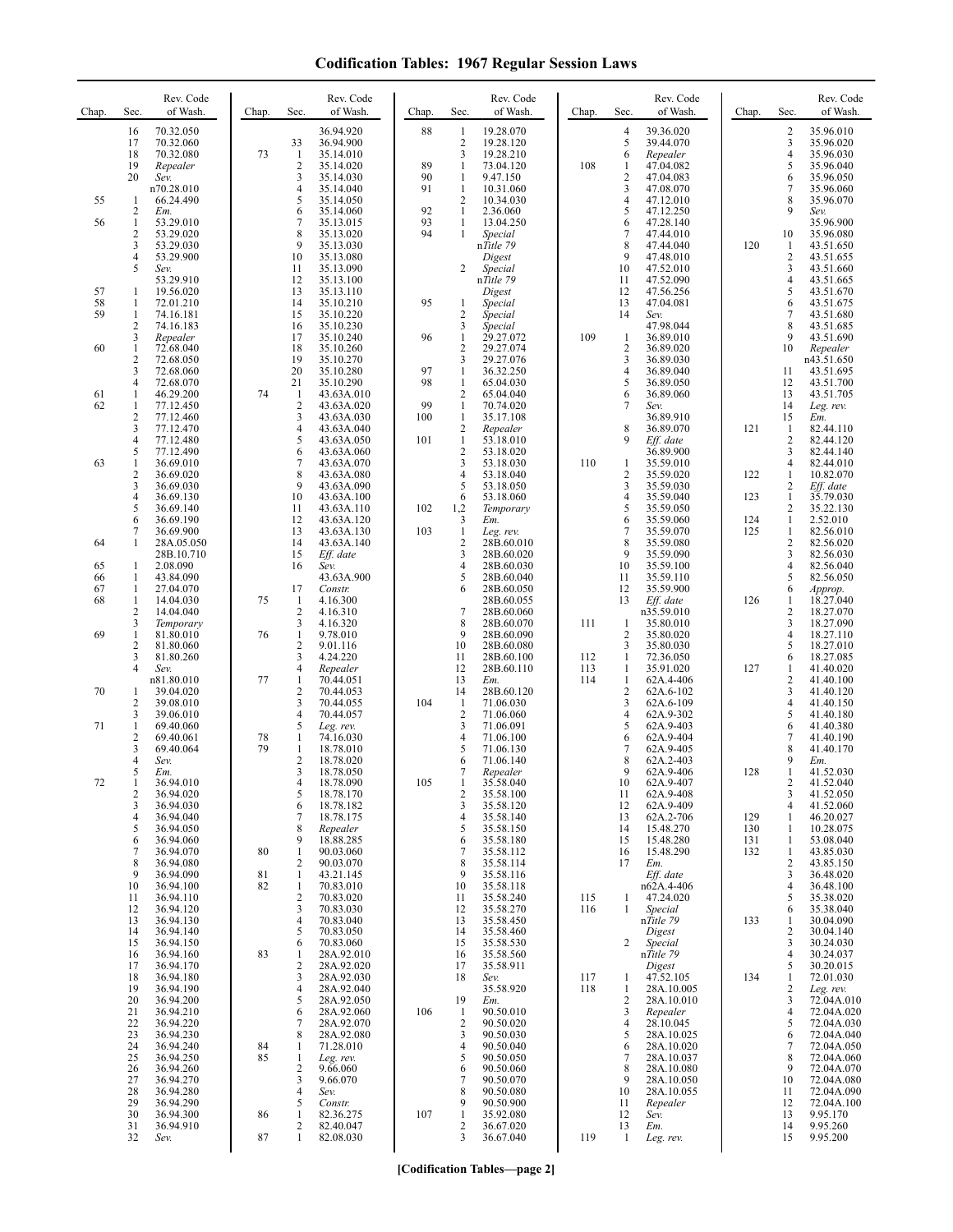| Chap. | Sec.                                             | Rev. Code<br>of Wash.                                                                                                         | Chap.             | Sec.                                                                                                          | Rev. Code<br>of Wash.                                                                                                          | Chap.      | Sec.                                                       | Rev. Code<br>of Wash.                                                                                                          | Chap.      | Sec.                                                                                           | Rev. Code<br>of Wash.                                                                                                         | Chap.      | Sec.                                                                         | Rev. Code<br>of Wash.                                                                                                          |
|-------|--------------------------------------------------|-------------------------------------------------------------------------------------------------------------------------------|-------------------|---------------------------------------------------------------------------------------------------------------|--------------------------------------------------------------------------------------------------------------------------------|------------|------------------------------------------------------------|--------------------------------------------------------------------------------------------------------------------------------|------------|------------------------------------------------------------------------------------------------|-------------------------------------------------------------------------------------------------------------------------------|------------|------------------------------------------------------------------------------|--------------------------------------------------------------------------------------------------------------------------------|
| 135   | 16<br>17<br>18<br>19<br>$\mathbf{1}$             | 9.95.210<br>9.95.250<br>72.04A.110<br>Eff. date<br>41.04.180                                                                  |                   | 6<br>7<br>8<br>9<br>10                                                                                        | 32.20.250<br>32.20.270<br>32.20.290<br>32.20.370<br>32.20.400                                                                  | 159        | 5<br>6<br>1<br>2<br>3                                      | Repealer<br>Sev.<br>54.44.010<br>54.44.020<br>54.44.030                                                                        |            | 6<br>$\overline{7}$<br>8<br>9<br>10                                                            | 11.24.010<br>11.40.010<br>Repealer<br>11.44.015<br>11.44.070                                                                  |            | 5<br>6<br>7<br>8                                                             | Temporary<br>Repealer<br>Eff. date<br>n46.29.050<br>46.44.0941                                                                 |
| 136   | 2<br>1<br>2                                      | 28A.58.420<br>28B.10.660<br>53.36.120<br>53.36.130                                                                            | 146<br>147<br>148 | 11<br>-1<br>-1<br>1                                                                                           | 32.20.420<br>35.13.248<br>19.86.170<br>65.08.160                                                                               |            | 4<br>5<br>6<br>7                                           | 54.44.040<br>54.44.050<br>54.44.060<br>54.44.900                                                                               |            | 11<br>12<br>13<br>14                                                                           | 11.44.080<br>11.52.010<br>11.52.020<br>11.52.050                                                                              | 175        | $\mathbf{1}$<br>2<br>3                                                       | Leg. rev.<br>11.66.010<br>Eff. date<br>n11.66.010                                                                              |
| 137   | 3<br>$\overline{4}$<br>1<br>2                    | 53.36.140<br>53.36.150<br>13.04.095                                                                                           | 149<br>150        | 1<br>$\mathbf{1}$<br>$\overline{c}$<br>3                                                                      | 2.08.180<br>48.02.080<br>48.05.105<br>48.05.215                                                                                | 160        | 8<br>1<br>2                                                | Sev.<br>54.44.910<br>41.52.070<br>41.24.030                                                                                    |            | 15<br>16<br>17                                                                                 | 11.80.020<br>Eff. date<br>n11.02.070<br>11.20.050                                                                             | 176<br>177 | 1<br>$\mathbf{1}$<br>$\overline{c}$<br>3                                     | 23A.08.345<br>17.21.010<br>17.21.020<br>17.21.070                                                                              |
| 138   | $\mathbf{1}$<br>2                                | Em.<br>18.71.095<br>18.71.096                                                                                                 |                   | 4<br>5                                                                                                        | 48.05.140<br>48.05.340                                                                                                         | 161<br>162 | $\mathbf{1}$<br>1                                          | 54.12.080<br>43.75.010                                                                                                         |            | 18<br>19                                                                                       | 11.56.110<br>Eff. date                                                                                                        |            | $\overline{4}$<br>5                                                          | 17.21.080<br>17.21.090                                                                                                         |
| 139   | 1<br>2                                           | 39.25.010<br>39.25.020                                                                                                        |                   | 6<br>7                                                                                                        | 48.06.040<br>48.06.050                                                                                                         |            | 2<br>3                                                     | 43.75.020<br>43.75.030                                                                                                         | 169        | $\mathbf{1}$                                                                                   | n11.02.070<br>87.03.260                                                                                                       |            | 6<br>$\tau$                                                                  | 17.21.110<br>17.21.120                                                                                                         |
| 140   | 3<br>$\mathbf{1}$                                | 39.25.030<br>46.12.010                                                                                                        |                   | 8<br>9                                                                                                        | 48.11.080<br>Repealer                                                                                                          |            | 4<br>5                                                     | 43.75.040<br>43.75.050                                                                                                         |            | $\overline{2}$<br>3                                                                            | 87.03.270<br>87.03.272                                                                                                        |            | 8<br>9                                                                       | 17.21.150<br>17.21.160                                                                                                         |
|       | 2<br>3<br>4<br>5<br>6<br>7<br>8<br>9<br>10<br>11 | 46.12.120<br>46.12.130<br>46.12.170<br>46.12.005<br>46.12.095<br>46.12.101<br>46.12.181<br>46.12.151<br>Repealer<br>Eff. date |                   | 10<br>11<br>12<br>13<br>14<br>15<br>16<br>17<br>18<br>19                                                      | 48.13.125<br>48.13.120<br>48.14.010<br>48.17.475<br>48.17.135<br>48.17.090<br>48.17.110<br>48.17.120<br>48.17.130<br>48.17.150 |            | 6<br>7<br>8<br>9<br>10<br>11<br>12<br>13<br>14<br>15       | 43.75.060<br>43.75.070<br>43.75.080<br>43.75.090<br>43.75.100<br>43.75.110<br>43.75.120<br>43.75.130<br>43.75.140<br>43.75.150 | 170<br>171 | $\mathbf{1}$<br>$\overline{2}$<br>3<br>4<br>5<br>6<br>$\mathbf{1}$<br>$\overline{2}$<br>3<br>4 | 81.80.300<br>81.80.312<br>81.80.318<br>81.80.320<br>Eff. date<br>Repealer<br>18.26.010<br>18.26.020<br>18.26.030<br>18.26.040 |            | 10<br>11<br>12<br>13<br>14<br>15<br>16<br>17<br>18<br>19                     | 17.21.170<br>17.21.180<br>17.21.200<br>17.21.220<br>17.21.230<br>17.21.290<br>17.21.310<br>17.21.065<br>17.21.205<br>17.21.305 |
| 141   | -1<br>2<br>3<br>4<br>5<br>6                      | n46.12.010<br>72.33.650<br>72.33.655<br>72.33.660<br>72.33.665<br>72.33.670<br>72.33.675                                      |                   | 20<br>21<br>22<br>23<br>24<br>25<br>26                                                                        | 48.17.160<br>48.17.190<br>48.17.240<br>48.17.530<br>48.17.540<br>48.17.560<br>48.20.013                                        | 163        | 16<br>17<br>18<br>19<br>20<br>1<br>2                       | 43.75.160<br>43.75.170<br>43.75.180<br>Repealer<br>43.75.190<br>n64.16.005<br>64.16.005                                        |            | 5<br>6<br>7<br>8<br>9<br>10<br>11                                                              | 18.26.050<br>18.26.060<br>18.26.070<br>18.26.080<br>18.26.090<br>18.26.100<br>18.26.110                                       | 178        | 20<br>$\mathbf{1}$<br>$\sqrt{2}$<br>3<br>$\overline{4}$<br>5                 | Sev.<br>17.21.931<br>56.08.120<br>56.08.130<br>56.08.140<br>56.08.150<br>56.08.160                                             |
|       | 7<br>8<br>9<br>10<br>11<br>12<br>13              | 72.33.680<br>72.33.685<br>72.33.690<br>72.33.180<br>72.33.695<br>72.33.700<br>Eff. date                                       | 151               | 27<br>28<br>29<br>30<br>31<br>-1<br>$\overline{2}$                                                            | 48.22.030<br>48.24.040<br>Repealer<br>48.29.130<br>48.31.190<br>41.32.480<br>41.32.493                                         |            | 3<br>4<br>5<br>6<br>7<br>8<br>9                            | 64.16.140<br>79.01.088<br>79.01.572<br>79.14.010<br>Repealer<br>Em.<br>Sev.                                                    |            | 12<br>13<br>14<br>15<br>16<br>17<br>18                                                         | 18.26.120<br>18.26.130<br>18.26.140<br>18.26.150<br>18.26.160<br>18.26.170<br>18.26.180                                       | 179<br>180 | 6<br>1<br>$\mathbf{1}$<br>$\sqrt{2}$<br>3<br>$\overline{4}$<br>5             | Leg. rev.<br>15.50.020<br>31.08.200<br>31.12.020<br>31.12.050<br>31.12.160<br>31.12.170                                        |
| 142   | -1<br>2<br>3<br>4<br>5<br>6                      | n72.33.650<br>7.32.030<br>7.32.040<br>7.32.310<br>7.32.080<br>7.32.090<br>7.32.100                                            |                   | $\mathbf{3}$<br>4<br>5<br>6<br>$\overline{7}$<br>8                                                            | 41.32.561<br>28B.10.465<br>41.32.570<br>41.32.4931<br>41.32.4942<br>Sev.<br>n41.32.480                                         | 164        | 1<br>$\overline{c}$<br>3<br>4<br>5<br>6                    | n64.16.005<br>4.96.010<br>4.92.100<br>47.60.250<br>4.96.020<br>52.08.010<br>68.16.110                                          |            | 19<br>20<br>21<br>22<br>23<br>24<br>25                                                         | 18.26.190<br>18.26.200<br>18.26.210<br>18.26.220<br>18.26.230<br>18.26.240<br>18.26.250                                       |            | 6<br>$\tau$<br>8<br>9<br>10<br>11<br>12                                      | 31.12.180<br>31.12.190<br>31.12.220<br>31.12.230<br>31.12.245<br>31.12.270<br>31.12.280                                        |
|       | 7<br>8<br>9<br>10<br>11<br>12<br>13              | 7.32.110<br>7.32.120<br>7.32.130<br>7.32.150<br>7.32.155<br>7.32.160<br>7.32.180                                              | 152               | 9<br>2<br>3<br>4<br>5                                                                                         | Eff. date<br>n41.32.480<br>70.75.010<br>70.75.020<br>70.75.030<br>70.75.040<br>Sev.                                            |            | 7<br>8<br>9<br>10<br>11<br>12<br>13                        | 70.44.060<br>86.05.920<br>86.09.148<br>89.30.121<br>35.31.010<br>35.31.020<br>35.31.040                                        |            | 26<br>27<br>28<br>29<br>30<br>31                                                               | 18.26.260<br>18.26.270<br>18.26.280<br>18.26.290<br>18.26.300<br>Sev.<br>18.26.900                                            | 181<br>182 | 13<br>14<br>15<br>16<br>17<br>1<br>1                                         | 31.12.290<br>31.12.330<br>31.12.360<br>Sev.<br>Uncod.<br>89.16.045<br>14.08.200                                                |
|       | 14<br>15<br>16<br>17<br>18<br>19                 | 7.32.200<br>7.32.220<br>7.32.240<br>7.32.300<br>7.32.245<br>Repealer                                                          | 153               | 1<br>$\overline{2}$<br>3<br>$\overline{4}$<br>5                                                               | 70.75.900<br>82.36.010<br>82.36.090<br>82.36.230<br>82.36.270<br>82.36.370                                                     |            | 14<br>15<br>16<br>17<br>18                                 | 36.45.010<br>87.03.440<br>Repealer<br>Purpose<br>n4.96.010<br>Sev.                                                             | 172        | 32<br>$\mathbf{1}$<br>$\overline{2}$<br>3<br>4<br>5                                            | 18.26.310<br>74.15.010<br>74.15.020<br>74.15.030<br>74.15.040<br>74.15.050                                                    | 183<br>184 | 1<br>$\overline{c}$<br>$\mathbf{1}$<br>$\overline{c}$<br>3<br>$\overline{4}$ | Special<br>Special<br>Leg. rev.<br>85.15.010<br>85.15.020<br>85.15.030                                                         |
| 143   | 20<br>-1<br>2<br>3<br>4<br>5<br>6<br>7<br>8      | 7.32.900<br>12.32.010<br>12.32.020<br>12.32.030<br>12.32.040<br>12.32.050<br>12.32.060<br>12.32.070<br>12.32.080              | 154               | 6<br>1<br>$\overline{c}$<br>3<br>$\overline{4}$<br>5<br>6<br>7                                                | 82.36.400<br>Leg. rev.<br>85.36.010<br>85.36.020<br>85.36.030<br>Savings<br>n86.09.259<br>86.09.142<br>86.09.259               | 165<br>166 | 1<br>1<br>2<br>3<br>4<br>5<br>6<br>7                       | n4.96.010<br>Repealer<br>Leg. rev.<br>67.30.010<br>67.30.020<br>67.30.030<br>67.30.040<br>67.30.050<br>Sev.                    |            | 6<br>7<br>8<br>9<br>10<br>11<br>12<br>13<br>14                                                 | 74.15.060<br>74.15.070<br>74.15.080<br>74.15.090<br>74.15.100<br>74.15.110<br>74.15.120<br>74.15.130<br>74.15.140             |            | 5<br>6<br>$\tau$<br>$\,$ 8 $\,$<br>9<br>10<br>11<br>12<br>13                 | 85.15.040<br>85.15.050<br>85.15.060<br>85.15.070<br>85.15.080<br>85.15.090<br>85.15.100<br>85.15.110<br>85.15.120              |
| 144   | 9<br>10<br>11<br>12<br>13<br>14<br>15<br>-1<br>2 | 12.32.100<br>12.32.110<br>12.32.170<br>12.32.220<br>12.32.195<br>12.32.105<br>Sev.<br>46.64.060<br>46.64.070                  | 155<br>156<br>157 | 8<br>$\mathbf{1}$<br>$\sqrt{2}$<br>3<br>$\mathbf{1}$<br>$\mathbf{1}$<br>$\overline{c}$<br>3<br>$\overline{4}$ | 86.09.298<br>60.62.010<br>60.62.020<br>60.62.030<br>Repealer<br>43.22.340<br>43.22.350<br>43.22.360<br>43.22.370               | 167        | $\mathbf{1}$<br>2<br>3<br>4<br>5<br>6<br>7<br>8            | 67.30.900<br>46.20.100<br>46.20.102<br>46.20.104<br>46.20.120<br>46.20.311<br>46.20.322<br>46.20.342<br>46.20.011              |            | 15<br>16<br>17<br>18<br>19<br>20<br>21<br>22<br>23                                             | 74.15.150<br>74.15.160<br>74.13.031<br>74.32.051<br>74.32.053<br>74.32.055<br>74.15.170<br>74.32.040<br>Repealer              |            | 14<br>15<br>16<br>17<br>18<br>19<br>20<br>21<br>22                           | 85.15.130<br>85.15.140<br>85.15.150<br>85.15.160<br>85.15.170<br>85.05.610<br>85.05.620<br>85.05.630<br>85.05.640              |
| 145   | 3<br>4<br>1<br>2<br>3<br>4<br>5                  | Sev.<br>n46.64.060<br>Em.<br>32.12.010<br>32.12.020<br>32.12.025<br>32.20.045<br>32.20.240                                    | 158               | 5<br>6<br>7<br>8<br>1<br>$\sqrt{2}$<br>3<br>$\overline{4}$                                                    | 43.22.380<br>43.22.390<br>43.22.400<br>43.22.410<br>28A.04.060<br>28A.04.090<br>28A.03.020<br>28A.03.030                       | 168        | 9<br>10<br>11<br>$\mathbf{1}$<br>$\sqrt{2}$<br>3<br>4<br>5 | 46.20.292<br>46.20.293<br>46.81.030<br>11.02.070<br>11.04.015<br>11.04.035<br>11.16.050<br>11.20.040                           | 173<br>174 | 24<br>$\mathbf{1}$<br>2<br>$\mathbf{1}$<br>$\overline{c}$<br>3<br>4                            | Sev.<br>n74.15.010<br>36.29.020<br>Em.<br>46.29.050<br>46.52.130<br>46.68.041<br>46.68.060                                    | 185        | 23<br>24<br>25<br>26<br>1<br>$\overline{c}$<br>3                             | 85.05.650<br>Leg. rev.<br>Sev.<br>n85.05.610<br>Em.<br>41.28.010<br>41.28.040<br>41.28.120                                     |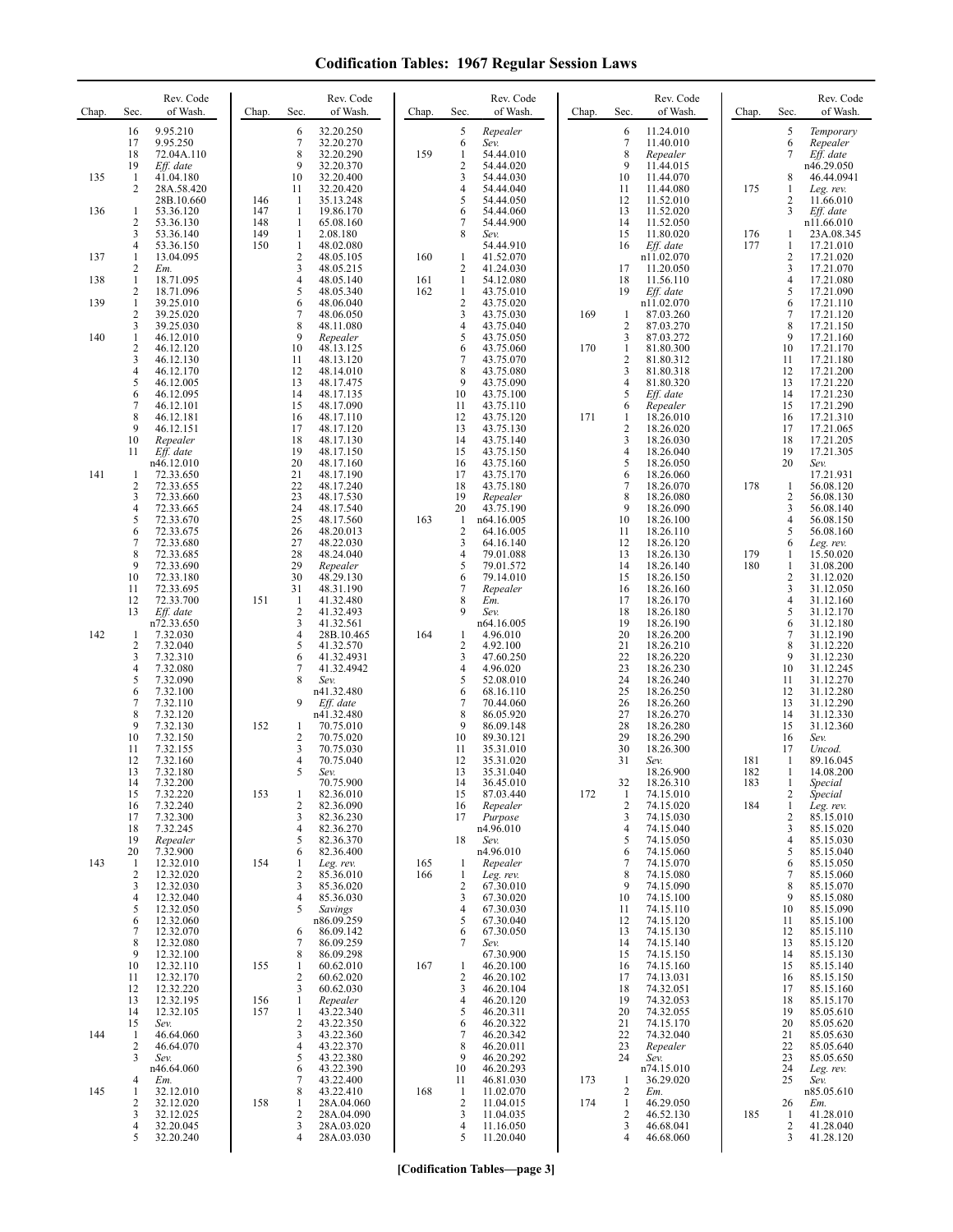| Chap.      | Sec.                           | Rev. Code<br>of Wash.    | Chap.      | Sec.                         | Rev. Code<br>of Wash.   | Chap.      | Sec.                           | Rev. Code<br>of Wash.         | Chap. | Sec.                         | Rev. Code<br>of Wash.  | Chap. | Sec.                | Rev. Code<br>of Wash.  |
|------------|--------------------------------|--------------------------|------------|------------------------------|-------------------------|------------|--------------------------------|-------------------------------|-------|------------------------------|------------------------|-------|---------------------|------------------------|
|            | $\overline{4}$<br>5            | 41.28.130<br>41.28.170   | 199        | -1<br>$\overline{c}$         | 21.20.005<br>21.20.430  |            | $\overline{4}$<br>5            | 43.31.370<br>Sev.             |       | 11<br>12                     | 90.14.110<br>90.14.120 |       | 52<br>53            | 24.03.255<br>24.03.260 |
| 186<br>187 | 1<br>1                         | Repealer<br>24.34.010    | 200        | 3<br>1                       | 21.20.325<br>9.45.122   | 222        | 1                              | n43.31.370<br>Par. veto       |       | 13<br>14                     | 90.14.130<br>90.14.140 |       | 54<br>55            | 24.03.265<br>24.03.270 |
| 188        | $\overline{2}$<br>$\mathbf{1}$ | 24.34.020<br>18.15.055   |            | $\overline{c}$<br>3          | 9.45.124<br>9.45.126    | 223        | 1                              | 1.12.070<br>Vetoed            |       | 15<br>16                     | 90.14.150<br>90.14.160 |       | 56<br>57            | 24.03.275<br>24.03.280 |
|            | 2                              | 18.32.050                |            | $\overline{4}$               | 10.82.030               |            | $\overline{c}$                 | 18.15.020                     |       | 17                           | 90.14.170              |       | 58                  | 24.03.285              |
|            | 3<br>4                         | 18.54.130<br>18.78.040   |            | 5<br>6                       | 10.82.040<br>10.04.110  |            | 3<br>$\overline{4}$            | 18.15.040<br>18.15.050        |       | 18<br>19                     | 90.14.180<br>90.14.190 |       | 59<br>60            | 24.03.290<br>24.03.295 |
|            | 5<br>6                         | 18.90.020<br>43.74.015   |            | 7<br>8                       | 9.92.060<br>9.95.210    |            | 5<br>6                         | 18.15.052<br>18.15.053        |       | 20<br>21                     | 90.14.200<br>90.14.210 |       | 61<br>62            | 24.03.300<br>24.03.305 |
| 189        | 1<br>$\overline{c}$            | 36.93.010<br>36.93.020   |            | 9<br>10                      | 36.01.070<br>9.95.060   |            | 7<br>8                         | Vetoed<br>18.15.056           |       | 22<br>23                     | 90.14.220<br>90.14.230 |       | 63<br>64            | 24.03.310<br>24.03.315 |
|            | 3<br>4                         | 36.93.030<br>36.93.040   |            | 11<br>12                     | Repealer<br>Em.         |            | 9<br>10                        | 18.15.060<br>18.15.065        |       | 24<br>25                     | Repealer<br>Eff. date  |       | 65<br>66            | 24.03.320<br>24.03.325 |
|            | 5<br>6                         | 36.93.050<br>36.93.060   |            | 13                           | Sev.<br>n9.45.122       |            | 11<br>12                       | 18.15.070<br>18.15.090        |       | 26                           | 90.14.900<br>Sev.      |       | 67<br>68            | 24.03.330<br>24.03.335 |
|            | 7<br>8                         | 36.93.070<br>36.93.080   | 201        | 1<br>$\overline{\mathbf{c}}$ | 18.28.010<br>18.28.020  |            | 13<br>14                       | 18.15.097<br>18.15.095        | 234   | 1                            | 90.14.910<br>63.14.020 |       | 69<br>70            | 24.03.340<br>24.03.345 |
|            | 9<br>10                        | 36.93.090<br>36.93.100   |            | 3<br>4                       | 18.28.030<br>18.28.040  |            | 15<br>16                       | 18.15.100<br>18.15.110        |       | $\sqrt{2}$<br>3              | 63.14.030<br>63.14.040 |       | 71<br>72            | 24.03.350<br>24.03.355 |
|            | 11<br>12                       | 36.93.110<br>36.93.120   |            | 5<br>6                       | 18.28.050<br>18.28.060  |            | 17<br>18                       | 18.15.120<br>18.15.125        |       | 4<br>5                       | 63.14.060<br>63.14.080 |       | 73<br>74            | 24.03.360<br>24.03.365 |
|            | 13<br>14                       | 36.93.130<br>36.93.140   |            | 7<br>8                       | 18.28.070<br>18.28.080  |            | 19<br>20                       | 18.15.130<br>18.15.140        |       | 6<br>$\tau$                  | 63.14.110<br>63.14.120 |       | 75<br>76            | 24.03.370<br>24.03.375 |
|            | 15                             | 36.93.150                |            | 9<br>10                      | 18.28.090<br>18.28.100  |            | 21<br>22                       | 18.15.150<br>18.15.160        |       | 8<br>9                       | 63.14.130              |       | 77<br>78            | 24.03.380              |
|            | 16<br>17                       | 36.93.160<br>36.93.170   |            | 11                           | 18.28.110               | 224        | $\mathbf{1}$                   | Special                       |       | 10                           | 63.14.150<br>63.14.180 |       | 79<br>80            | 24.03.385<br>24.03.390 |
|            | 18<br>19                       | 36.93.180<br>36.93.190   |            | 12<br>13                     | 18.28.120<br>18.28.130  |            |                                | nTitle 38<br>Digest           |       | 11<br>12                     | 63.14.152<br>63.14.154 |       | 81                  | 24.03.395<br>24.03.400 |
|            | 20<br>21                       | 36.93.200<br>36.93.210   |            | 14<br>15                     | 18.28.140<br>18.28.150  |            | 2                              | Special<br>$n\hat{T}$ itle 38 |       | 13<br>14                     | 63.14.156<br>63.14.158 |       | 82<br>83            | 24.03.405<br>24.03.410 |
|            | 22<br>23                       | 36.93.220<br>Sev.        |            | 16<br>17                     | 18.28.160<br>18.28.170  |            | 3                              | Digest<br>Special             |       | 15<br>16                     | 63.14.159<br>Sev.      |       | 84<br>85            | 24.03.415<br>24.03.420 |
|            | 24                             | 36.93.910<br>Eff. date   |            | 18<br>19                     | 18.28.180<br>18.28.190  |            |                                | nTitle 38<br>Digest           |       | 17                           | 63.14.901<br>Eff. date |       | 86<br>87            | 24.03.425<br>24.03.430 |
| 190        | -1                             | 36.93.900<br>23A.08.100  |            | 20<br>21                     | 18.28.200<br>18.28.210  | 225        | 1                              | Par. veto<br>29.59.010        |       |                              | Savings<br>63.14.921   |       | 88<br>89            | 24.03.435<br>24.03.440 |
|            | 2<br>3                         | 23A.08.110<br>23A.08.480 |            | 22<br>23                     | 18.28.220<br>18.28.900  |            | $\overline{2}$<br>3            | 29.10.130<br>29.10.140        | 235   | 1<br>$\overline{\mathbf{c}}$ | 24.03.900<br>24.03.005 |       | 90<br>91            | 24.03.445<br>24.03.450 |
|            | 4<br>5                         | 23A.16.050<br>23A.16.070 |            | 24                           | Sev.<br>18.28.910       | 226        | 4<br>1                         | Repealer<br>Special           |       | 3<br>4                       | 24.03.010<br>24.03.015 |       | 92<br>93            | 24.03.455<br>24.03.460 |
|            | 6<br>7                         | 23A.32.030<br>23A.40.020 | 202        | -1<br>2                      | 46.04.181<br>46.16.010  |            |                                | nTitle 38<br>Digest           |       | 5<br>6                       | 24.03.020<br>24.03.025 |       | 94<br>95            | 24.03.465<br>24.03.470 |
|            | 8<br>9                         | 23A.08.030<br>23A.08.430 |            | 3<br>4                       | 46.16.025<br>46.16.460  |            | 2                              | Special<br>nTitle 38          |       | $\overline{7}$<br>8          | 24.03.030<br>24.03.035 |       | 96                  | Savings<br>24.03.905   |
| 191        | 10<br>-1                       | 23A.44.145<br>15.28.020  |            | 5<br>6                       | 46.16.470<br>46.16.480  |            | 3                              | Digest<br>Special             |       | 9<br>10                      | 24.03.040<br>24.03.045 |       | 97                  | Sev.<br>24.03.910      |
|            | $\overline{c}$<br>3            | 15.28.030<br>15.28.040   | 203        | 7<br>1                       | 46.16.490<br>38.52.010  |            |                                | nTitle 38<br>Digest           |       | 11<br>12                     | 24.03.050<br>24.03.055 |       | 98<br>99            | 24.03.915<br>Eff. date |
|            | 4<br>5                         | 15.28.050<br>15.28.090   |            | $\mathbf{2}$<br>3            | 38.52.020<br>38.52.030  | 227        | 1<br>$\overline{2}$            | 70.44.171<br>70.44.042        |       | 13<br>14                     | 24.03.060<br>24.03.065 |       | 100                 | 24.03.925<br>24.03.920 |
|            | 6<br>7                         | 15.28.060<br>15.28.070   | 204<br>205 | 1<br>1                       | 9.40.100<br>87.04.050   |            | 3<br>$\overline{4}$            | 70.44.240<br>70.44.250        |       | 15<br>16                     | 24.03.070<br>24.03.075 | 236   | 1<br>2              | 67.28.080<br>67.28.090 |
|            | 8<br>9                         | 15.28.055                | 206        | 2<br>$\mathbf{1}$            | 87.04.055               |            | 5                              | Vetoed                        |       | 17<br>18                     | 24.03.080              |       | 3<br>4              | 67.28.100              |
|            |                                | Eff date<br>n15.28.020   | 207        | 1                            | 87.03.015<br>14.04.230  |            | 6<br>7                         | 70.44.210<br>70.44.220        |       | 19                           | 24.03.085<br>24.03.090 |       | 5                   | 67.28.110<br>67.28.120 |
| 192        | 1<br>2                         | 16.65.170<br>16.65.340   |            | 2<br>3                       | 14.04.233<br>14.04.236  |            | 8<br>9                         | 70.44.230<br>Repealer         |       | 20<br>21                     | 24.03.095<br>24.03.100 |       | $\theta$<br>$\tau$  | 67.28.130<br>67.28.140 |
| 193<br>194 | $\mathbf{1}$<br>$\mathbf{1}$   | 75.32.090<br>36.88.410   | 208<br>209 | 1<br>1                       | 21.17.080<br>30.24.060  | 228        | $\mathbf{1}$<br>$\sqrt{2}$     | 79.01.568<br>Vetoed           |       | 22<br>23                     | 24.03.105<br>24.03.110 |       | 8<br>9              | 67.28.150<br>67.28.160 |
|            | $\overline{2}$<br>3            | 36.88.420<br>36.88.430   | 210<br>211 | 1<br>1                       | 49.48.120<br>43.84.080  |            | 3<br>$\overline{4}$            | 79.01.576<br>79.01.584        |       | 24<br>25                     | 24.03.115<br>24.03.120 |       | 10<br>11            | 67.28.170<br>67.28.180 |
|            | 4<br>5                         | 36.88.440<br>36.88.450   | 212<br>213 | 1<br>1                       | 43.01.050<br>41.48.060  |            | 5<br>6                         | 79.01.588<br>79.01.592        |       | 26<br>27                     | 24.03.125<br>24.03.130 |       | 12<br>13            | 67.28.190<br>67.28.200 |
|            | 6<br>7                         | 36.88.460<br>36.88.470   | 214        | 1                            | Special<br>nTitle 38    | 229        | 1                              | Par. veto<br>43.82.010        |       | 28<br>29                     | 24.03.135<br>24.03.140 |       | 14<br>15            | 67.28.210<br>67.28.220 |
|            | 8<br>9                         | 36.88.480<br>Sev.        | 215        | 1                            | Digest<br>15.30.060     | 230<br>231 | -1<br>-1                       | 36.33.110<br>28B.40.200       |       | 30<br>31                     | 24.03.145<br>24.03.150 |       | 16<br>17            | 82.02.020<br>Leg. rev. |
| 195        | -1                             | n36.88.410<br>15.04.130  | 216        | $\mathbf{1}$<br>2            | 4.24.200<br>4.24.210    | 232        | $\mathbf{1}$<br>$\overline{2}$ | 46.20.500<br>46.20.130        |       | 32<br>33                     | 24.03.155<br>24.03.160 |       | 18<br>19            | Repealer<br>Sev.       |
| 196        | 2<br>1                         | 15.04.140<br>82.40.010   | 217        | $\mathbf{1}$<br>2            | 89.08.030<br>89.08.190  |            | 3<br>$\overline{4}$            | 46.37.390<br>46.37.530        |       | 34<br>35                     | 24.03.165<br>24.03.170 | 237   | 1                   | 67.28.910<br>34.04.010 |
|            | 2<br>3                         | 82.40.240<br>82.40.270   | 218        | $\mathbf{1}$<br>2            | 36.82.240<br>36.82.245  |            | 5<br>6                         | 46.61.610<br>46.61.611        |       | 36<br>37                     | 24.03.175<br>24.03.180 |       | 2<br>3              | 34.04.020<br>34.04.025 |
| 197        | 1<br>2                         | Leg. rev.<br>56.32.010   |            | 3<br>4                       | 36.17.020<br>36.32.320  |            | 7<br>8                         | 46.61.612<br>46.61.613        |       | 38<br>39                     | 24.03.185<br>24.03.190 |       | $\overline{4}$<br>5 | 34.04.027<br>34.04.060 |
|            | 3<br>4                         | 56.32.020<br>56.32.030   | 219        | $\mathbf{1}$                 | Special<br>n39.33.010   |            | 9<br>10                        | 46.20.220<br>46.37.535        |       | 40<br>41                     | 24.03.195<br>24.03.200 |       | 6<br>7              | 34.04.130<br>34.04.150 |
|            | 5<br>6                         | 56.32.040<br>56.32.050   |            |                              | nTitle 79<br>Digest     | 233        | $\mathbf{1}$<br>$\sqrt{2}$     | 90.14.010<br>90.14.020        |       | 42<br>43                     | 24.03.205<br>24.03.210 |       | 8<br>9              | 34.04.170<br>34.04.090 |
|            | 7<br>8                         | 56.32.060<br>56.32.070   |            | 2                            | Special<br>n39.33.010   |            | 3<br>4                         | 90.14.030<br>90.14.040        |       | 44<br>45                     | 24.03.215<br>24.03.220 |       | 10<br>11            | 34.04.105<br>34.04.115 |
|            | 9<br>10                        | 56.32.080<br>56.32.090   |            |                              | nTitle 79<br>Digest     |            | 5<br>6                         | 90.14.050<br>90.14.060        |       | 46<br>47                     | 24.03.225<br>24.03.230 |       | 12<br>13            | 34.04.022<br>34.04.055 |
|            | 11<br>12                       | 56.32.100<br>56.32.110   | 220<br>221 | $\mathbf{1}$<br>$\mathbf{1}$ | 28A.60.310<br>43.31.350 |            | 7<br>8                         | 90.14.070<br>90.14.080        |       | 48<br>49                     | 24.03.235<br>24.03.240 |       | 14<br>15            | 34.04.057<br>48.03.070 |
| 198        | 13<br>-1                       | 56.32.120<br>27.04.020   |            | 2<br>3                       | 43.31.040<br>43.31.360  |            | 9<br>10                        | 90.14.090<br>90.14.100        |       | 50<br>51                     | 24.03.245<br>24.03.250 |       | 16<br>17            | 48.04.010<br>48.04.040 |
|            |                                |                          |            |                              |                         |            |                                |                               |       |                              |                        |       |                     |                        |

**[Codification Tables—page 4]**